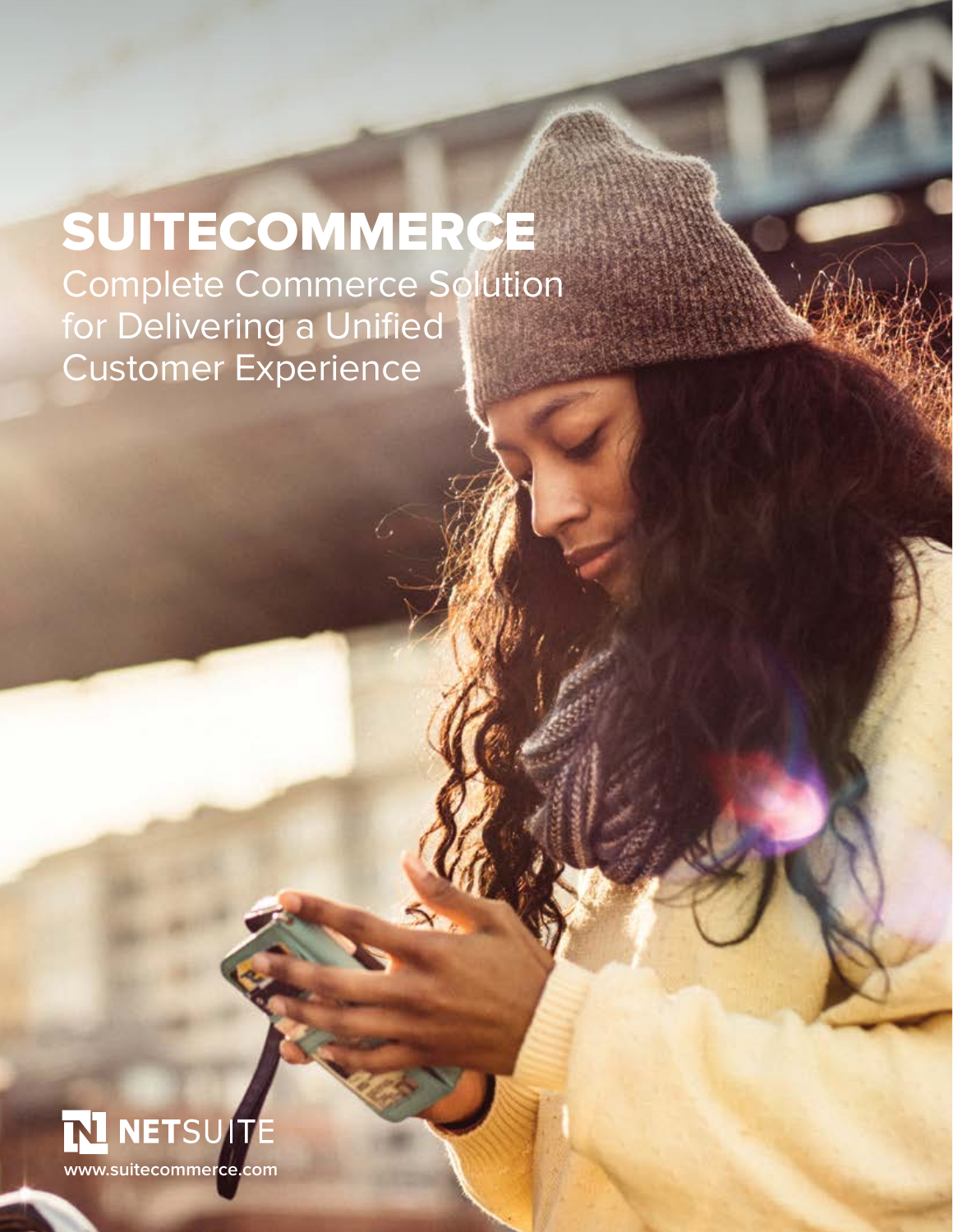#### BUILD YOUR BUSINESS AROUND YOUR CUSTOMERS, NOT CHANNELS

Today's customers expect consistent and highly personalized shopping experiences, regardless of channel or touchpoint. Satisfying that desire builds loyalty, deepens relationships and grows your business. Yet most businesses don't have the infrastructure to provide this kind of customer experience.

Those companies are often burdened with a mix of legacy systems and new channel technologies that are siloed and produce redundant data. They lack the real-time inventory visibility and order management across channels needed to offer customers a "buy anywhere, get anywhere" experience. Trying to synchronize critical inventory and customer data with customer-facing systems is almost impossible. The result: business inefficiency, customer frustration and brand discontent.

## TODAY'S COMMERCE

Successful businesses have moved beyond the limits of individual channels and touchpoints to deliver true omnichannel shopping and service experiences. With an infrastructure that unifies business applications and provides a single source of item, inventory, customer and order data, it's possible to create seamless, channel-agnostic, personalized experiences.

As a pioneer in the industry since 1998, NetSuite was first to provide a solution that unified ecommerce with your back office systems. Today, NetSuite's SuiteCommerce platform powers thousands of online businesses, helping them increase revenue and expand to new heights. Backed by our professional services, extensive partner ecosystem and dedicated support, SuiteCommerce provides your business everything it needs to succeed.

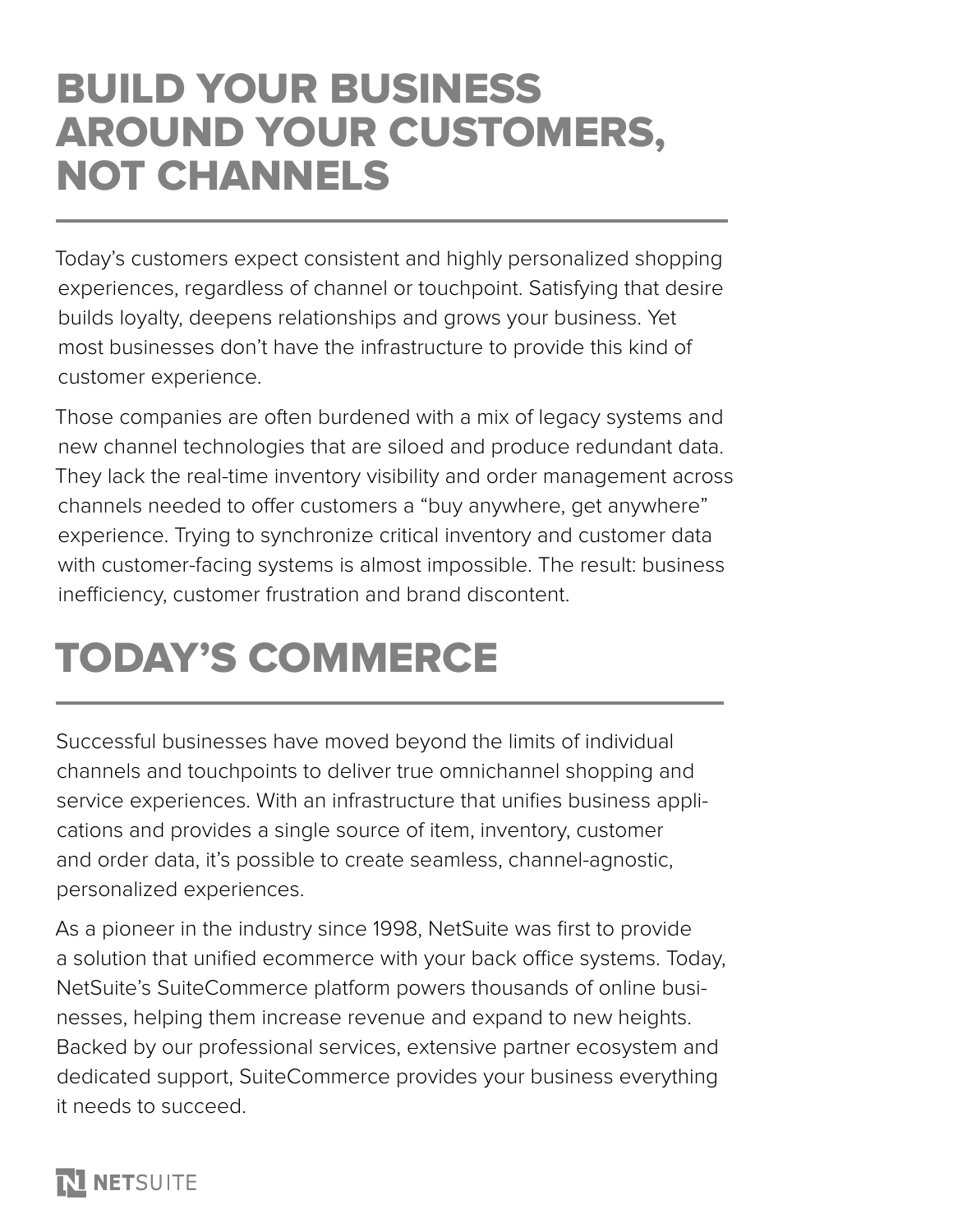

"With SuiteCommerce TRANSFORM YOUR BUSINESS we're better able to provide the superior shopping experience our discriminating customers expect." **THOS. BAKER**

**Differentiate,** adapt and bring innovation to your business faster

**Create** uniquely branded and engaging shopping experiences optimized for any device

**Gain** a single view of each customer across all channels for complete visibility into all online, in-store and call center activities

**Fulfill** orders from multiple inventory locations to achieve optimal operational efficiency and customer satisfaction

**Streamline** operations and eliminate costly, error-prone integrations between separate systems with a unified cloud commerce platform tied directly to your back office systems

**Provide** a continuous buying journey by unifying the online and in-store experience

**Accelerate** your speed of business across new channels, geographies and brands without purchasing additional licenses and investing in additional infrastructure

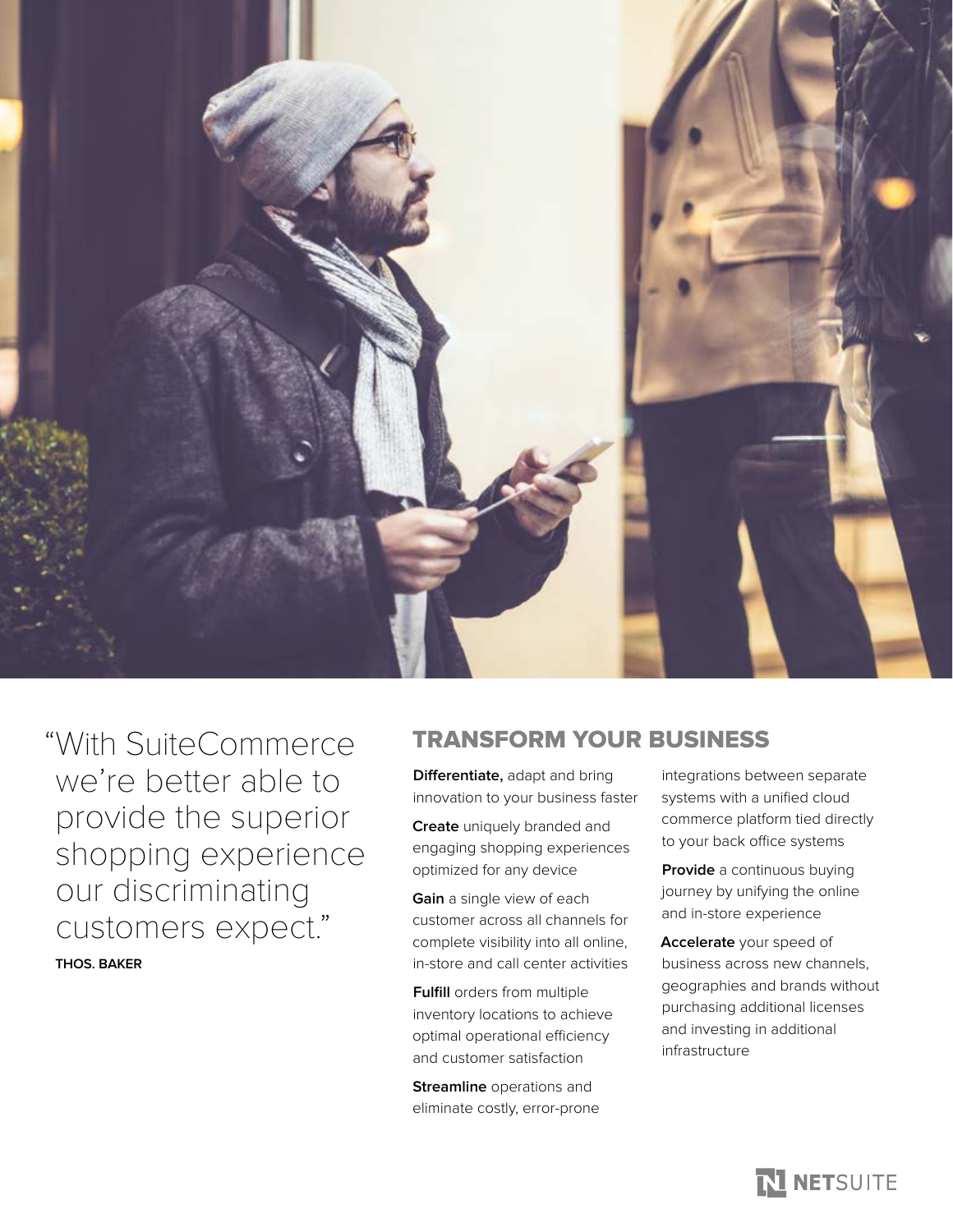#### DELIVER INNOVATIVE CUSTOMER EXPERIENCES

Rapidly create unique, personalized and compelling mobile, web and in-store experiences that differentiate your brand and exceed customer expectations.

**Design the experience you want for your brand.** Provide engaging customer acquisition and retention experiences by utilizing a single source of item, inventory, customer and order data to feed your customer-facing systems.

**Transform the store.** Deliver a continuous shopping experience by unifying the online and in-store buying journey. Empower sales associates with tools and information to assist and engage shoppers.

**Any device.** Responsive web design allows you to build device-optimized, online shopping experiences that display elegantly across smartphones, tablets, laptops and desktops. You'll have only one platform instead of maintaining multiple fragmented systems and user experiences.

**NETSUITE**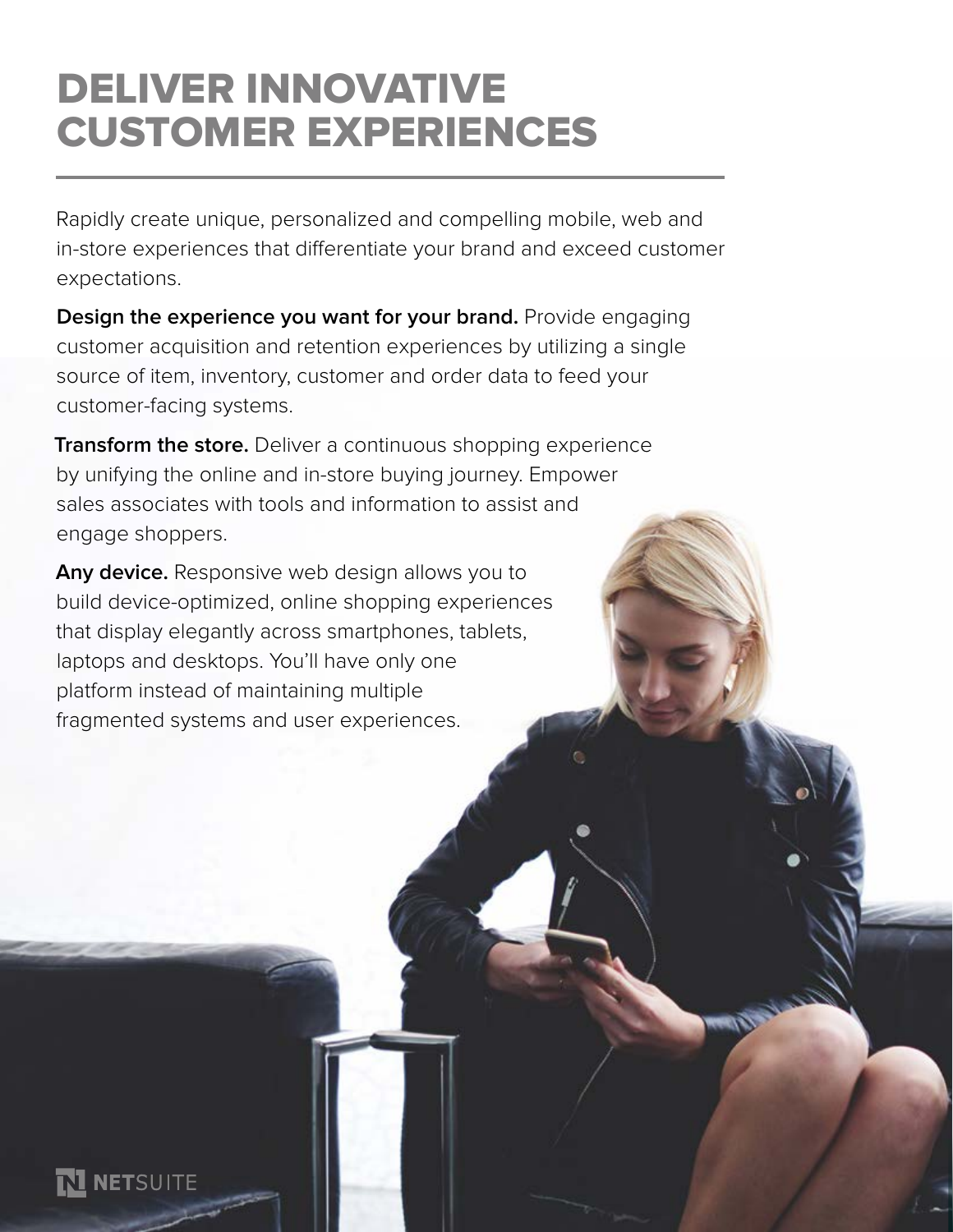# GET A 360° CUSTOMER VIEW

Provide consistent and personalized cross-channel experiences, targeted marketing and superior customer service with a single view of all customer interactions and transactions across all touchpoints and channels.

**Truly know your customers.** Get a single, cross-channel view of every customer to provide consistent and personalized service, build loyalty, deepen relationships and grow lifetime value.

**Optimize customer engagement.** With a central communication hub, deliver timely, relevant, data-driven digital marketing that fuels engagement and drives revenue throughout the customer lifecycle.

**Customer lifetime value.** Gain insight into the true profitability of your customers by capturing all interactions and transactions in a single system. Use this data to make more educated decisions on marketing spend and targeting segments that are most profitable.

> "NetSuite is unique in offering integrated ecommerce and CRM that gives us new insights into customer interactions over our website and call center for better service, targeting and promotions." CLEANERS SUPPLY

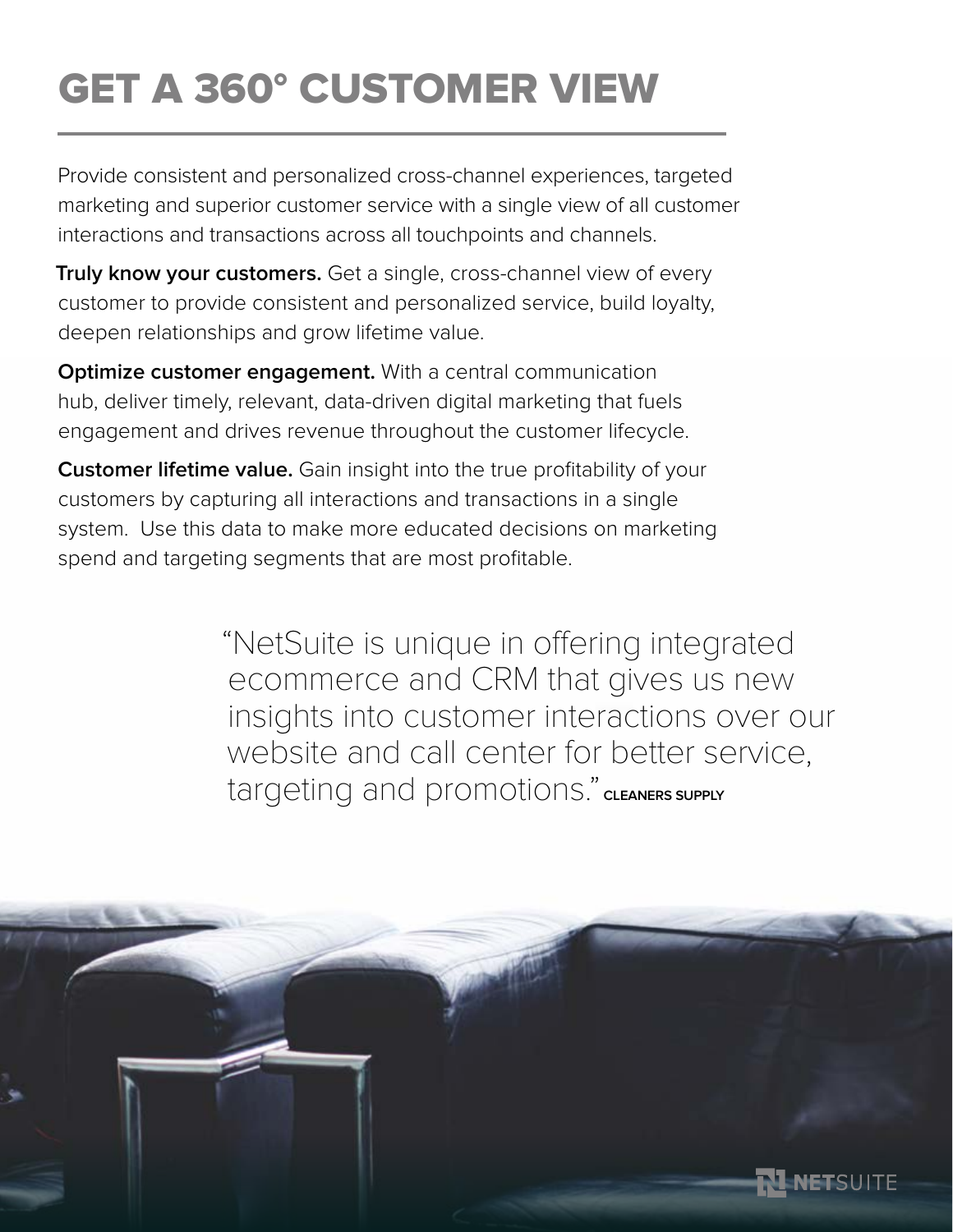### INTELLIGENTLY MANAGE ORDERS AND INVENTORY

Meet customer expectations to buy, fulfill and return goods anywhere while maximizing profitability. It's easy when you have centralized order management and a single view of inventory across all channels and the supply chain.

**Fulfill orders quickly and effectively.** Manage orders from multiple channels— store, web, call center, mobile, kiosk—all in one place. Customers, suppliers and partners always know exactly what's happening with every order. You'll process orders faster, satisfy more customers and lower operational costs.

**Optimize inventory.** Real-time, enterprise-wide inventory visibility, including stores, is key to enabling a buy anywhere, fulfill anywhere experience. You'll reduce excess inventory, capture lost sales and promote the most profitable products to your customers.

**Better manage suppliers and stock levels.** Connect global supply and distribution chains to ensure real-time information sharing, better coordination, increased responsiveness and shortened time to market.

### UNLIMIT YOUR POTENTIAL FOR GROWTH AND EXPANSION

Be ready to respond to opportunities by quickly deploying sites for multiple business models, channels, brands, countries, currencies and languages, all on the same platform.

**Expand globally.** Run your business around the world from a single platform that supports multiple countries, languages, tax rates and currencies. Easily consolidate multi-subsidiary reporting.

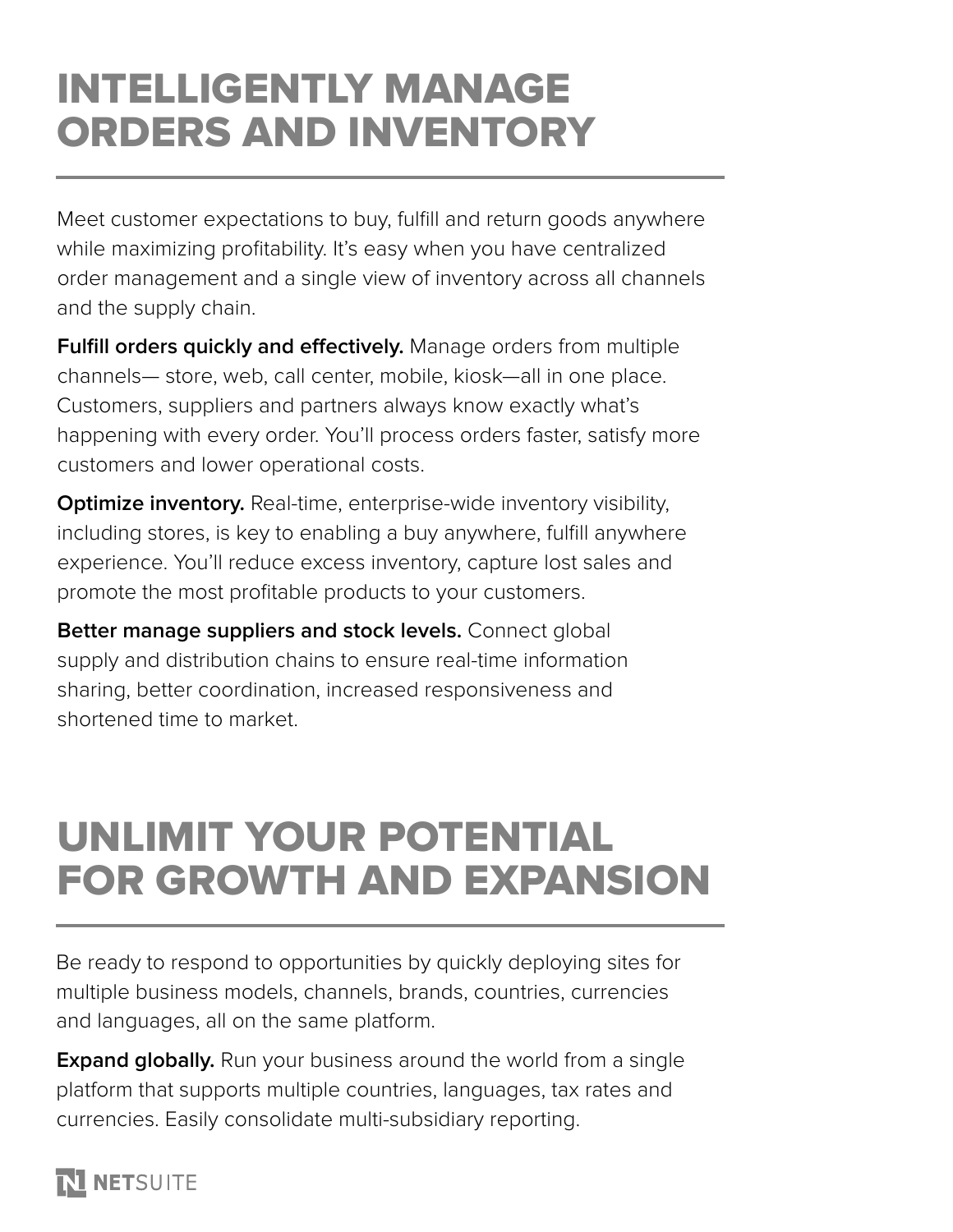

**Multiple brands, multiple sites.** Create and manage multiple websites for individual brands, geographies and business models all from a single site instance.

**Support any selling model.** Combine business-to-consumer (B2C) and business-to-business (B2B) selling models on a single platform with a dramatically lower investment and no need to maintain separate systems.

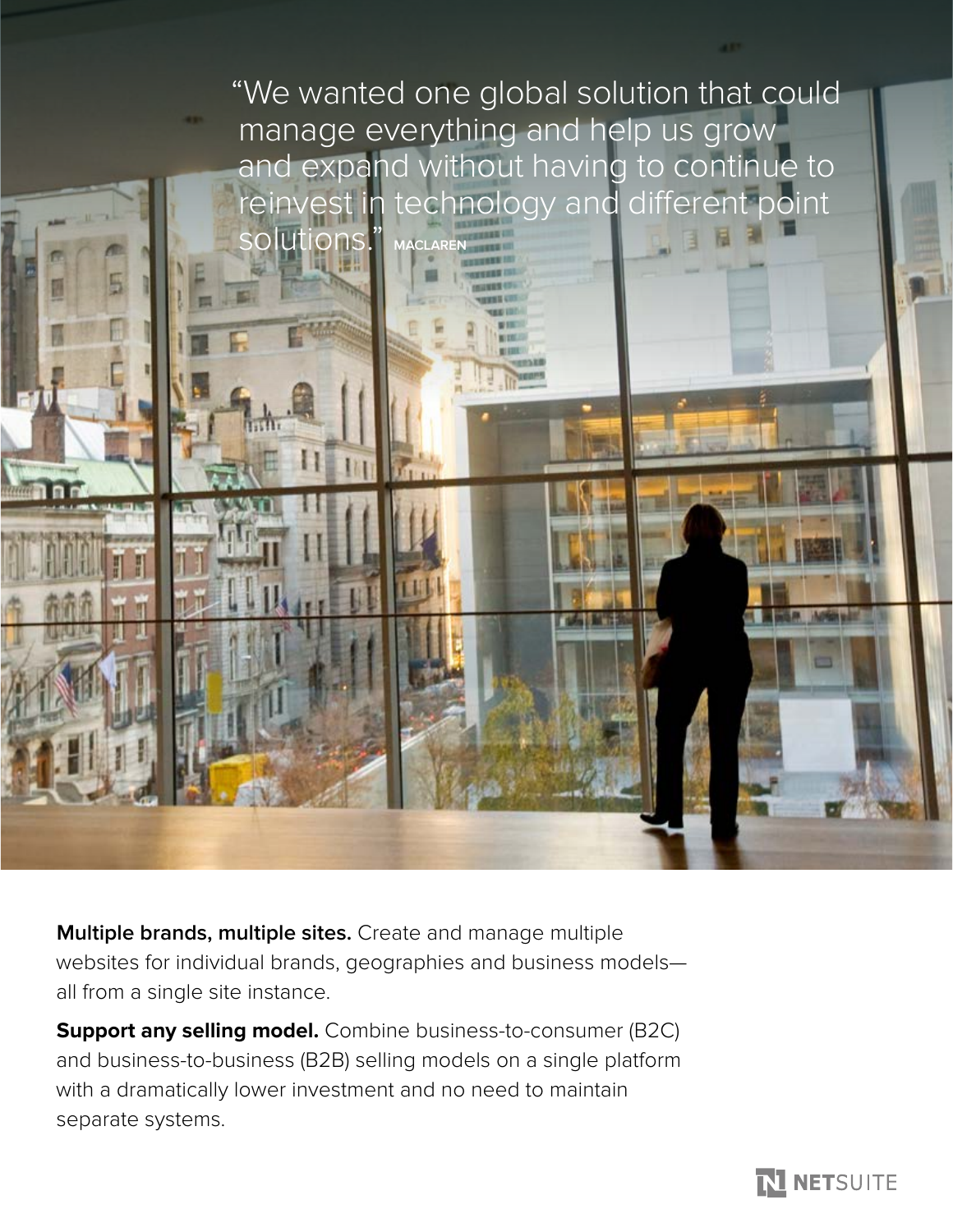

#### RUN YOUR BUSINESS ON A UNIFIED PLATFORM

With a cloud-based infrastructure that unifies business applications and provides a central repository for order management and customer, item and inventory data, create seamless, brand experiences.

**One complete commerce platform.** Eliminate integrations between separate systems with natively unified ecommerce, POS, inventory and order management, marketing, merchandising, customer service and financials.

**Run your business better**. Gain unprecedented, real-time visibility across your business by consolidating fragmented sources of data into a single repository to make informed, timely business decisions.

**Ultimate business agility.** Our cloud-based solution provides the flexibility and adaptability needed to keep pace with business, reduce operational costs, increase efficiencies and eliminate the hassles of managing hardware and software.

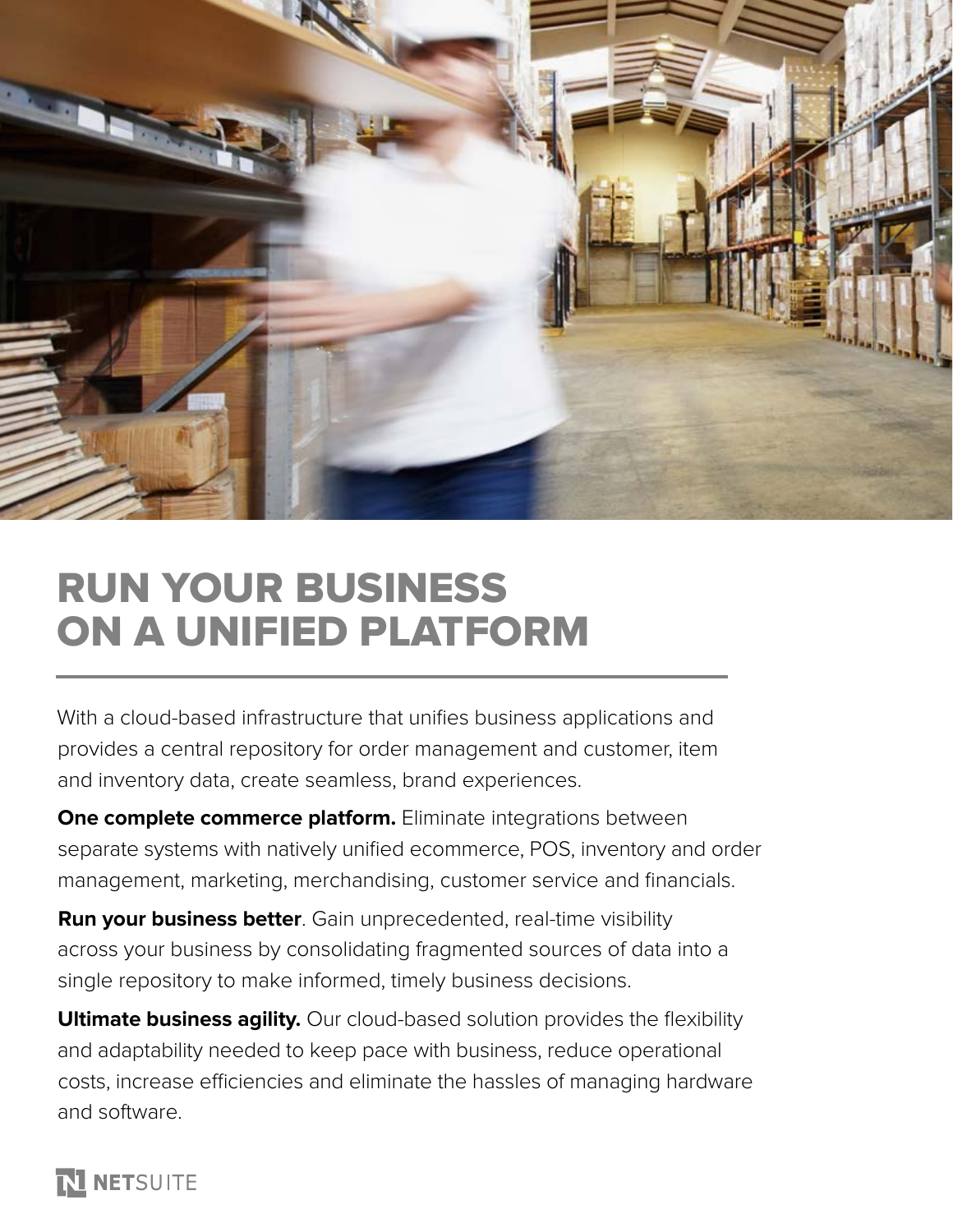

"NetSuite has helped us improve business performance and cut costs. Thanks to NetSuite, we also know we can grow the company without worrying about whether we'll have the IT resources to keep up." **IBEX**

#### TAKE ADVANTAGE OF SUPERIOR SUPPORT & UNMATCHED EXPERTISE

**SuiteConsulting** Applying deep industry expertise, SuiteConsulting helps you tailor your SuiteCommerce solution to your unique business requirements.

**SuiteSupport** When you have questions or need assistance, NetSuite's SuiteSupport team is at your service 24/7.

**SuiteApps** Innovative, third-party solutions are available to further extend and enhance your commerce experience.

**Commerce Agency Program** An ecosystem of leading creative digital agencies provide web design and unique functionality on the SuiteCommerce platform.